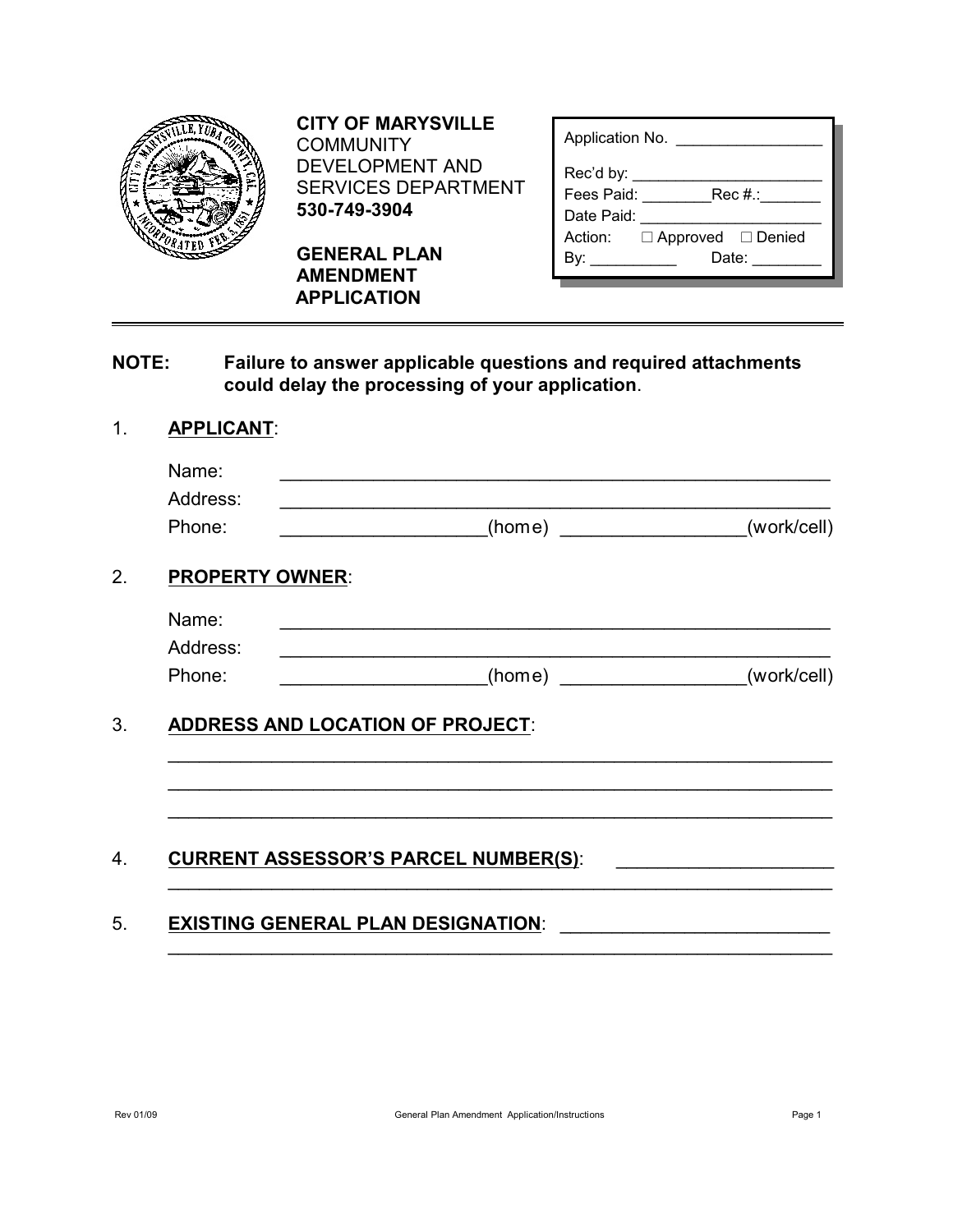|  | <b>REQUEST (Cite section of General Plan to be amended and reasons):</b> |
|--|--------------------------------------------------------------------------|
|  |                                                                          |

| <b>SUBMITTED BY:</b>        |      |
|-----------------------------|------|
|                             |      |
|                             |      |
| <b>Print Name</b>           | Date |
|                             |      |
| Signature                   |      |
|                             |      |
| <b>Address</b>              |      |
|                             |      |
| City/State/Zip              |      |
|                             |      |
| <b>Contact Phone Number</b> |      |
|                             |      |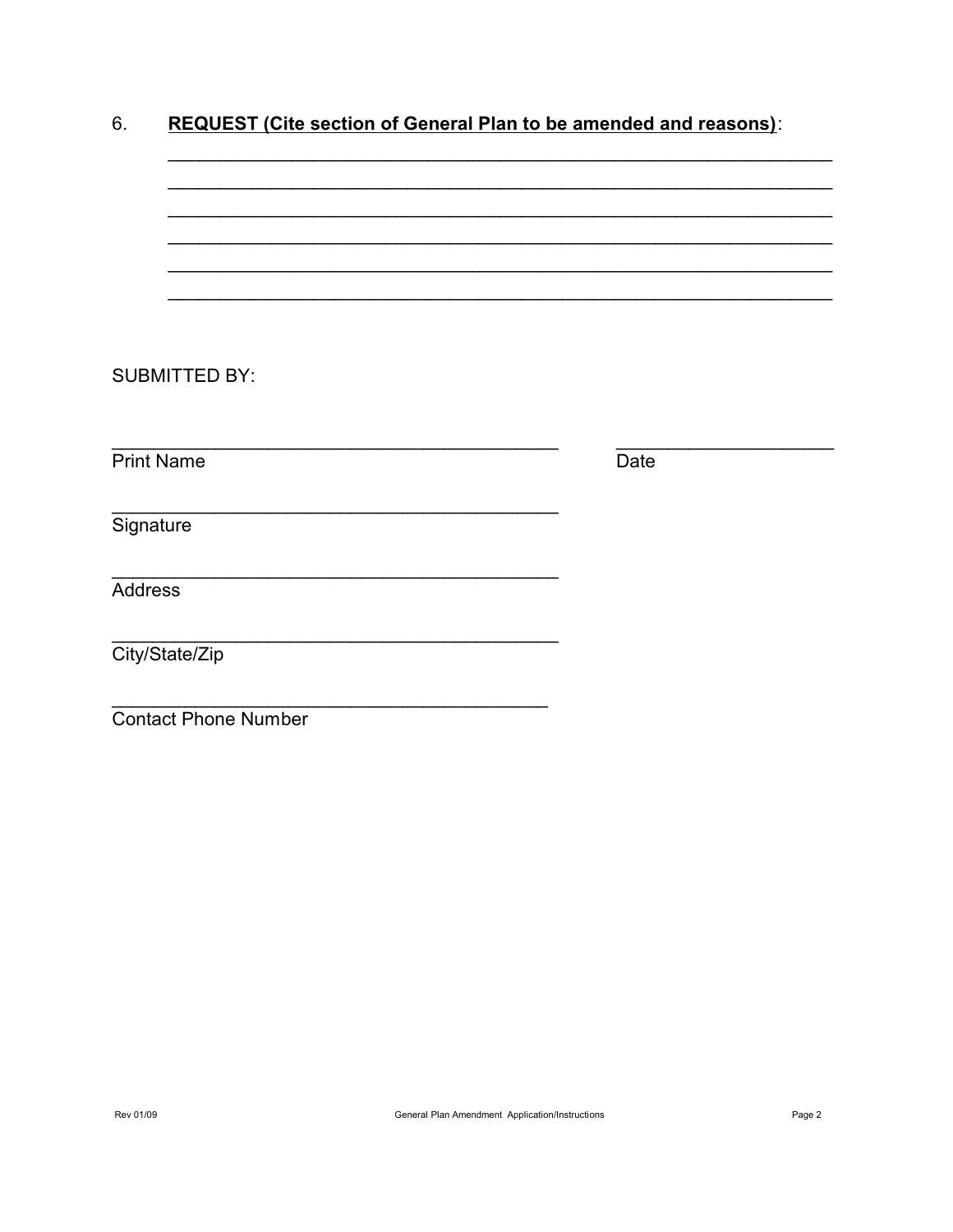Application No.

## **DECLARATION UNDER PENALTY OF PERJURY**

Must be signed by the Property Owner(s)

I am (we are) the owner(s) of property involved in this application, and I (we) have completed this application and all other documents required.

I (we) declare under penalty of perjury that the foregoing is true and correct.

# **Property Owner(s) 1**:

| <b>Print Name:</b>                                                                                                                    | Print Name:                                                                                                                                                                                                                                      |  |  |  |
|---------------------------------------------------------------------------------------------------------------------------------------|--------------------------------------------------------------------------------------------------------------------------------------------------------------------------------------------------------------------------------------------------|--|--|--|
| Address:<br><u> 2000 - Jan James James Jan James James James James James James James James James James James James James James Ja</u> | Address:<br><u> 1980 - Antonio Alemania de Antonio de Antonio de Antonio de Antonio de Antonio de Antonio de Antonio de Antonio de Antonio de Antonio de Antonio de Antonio de Antonio de Antonio de Antonio de Antonio de Antonio de Antoni</u> |  |  |  |
|                                                                                                                                       |                                                                                                                                                                                                                                                  |  |  |  |
| <b>Property Owner(s) 2:</b>                                                                                                           |                                                                                                                                                                                                                                                  |  |  |  |
|                                                                                                                                       |                                                                                                                                                                                                                                                  |  |  |  |
|                                                                                                                                       |                                                                                                                                                                                                                                                  |  |  |  |
| <b>Print Name:</b>                                                                                                                    | Print Name: <u>_____________________</u>                                                                                                                                                                                                         |  |  |  |
| Address:<br><u> 1989 - Johann Barbara, martin da basar</u>                                                                            | Address:                                                                                                                                                                                                                                         |  |  |  |
|                                                                                                                                       |                                                                                                                                                                                                                                                  |  |  |  |